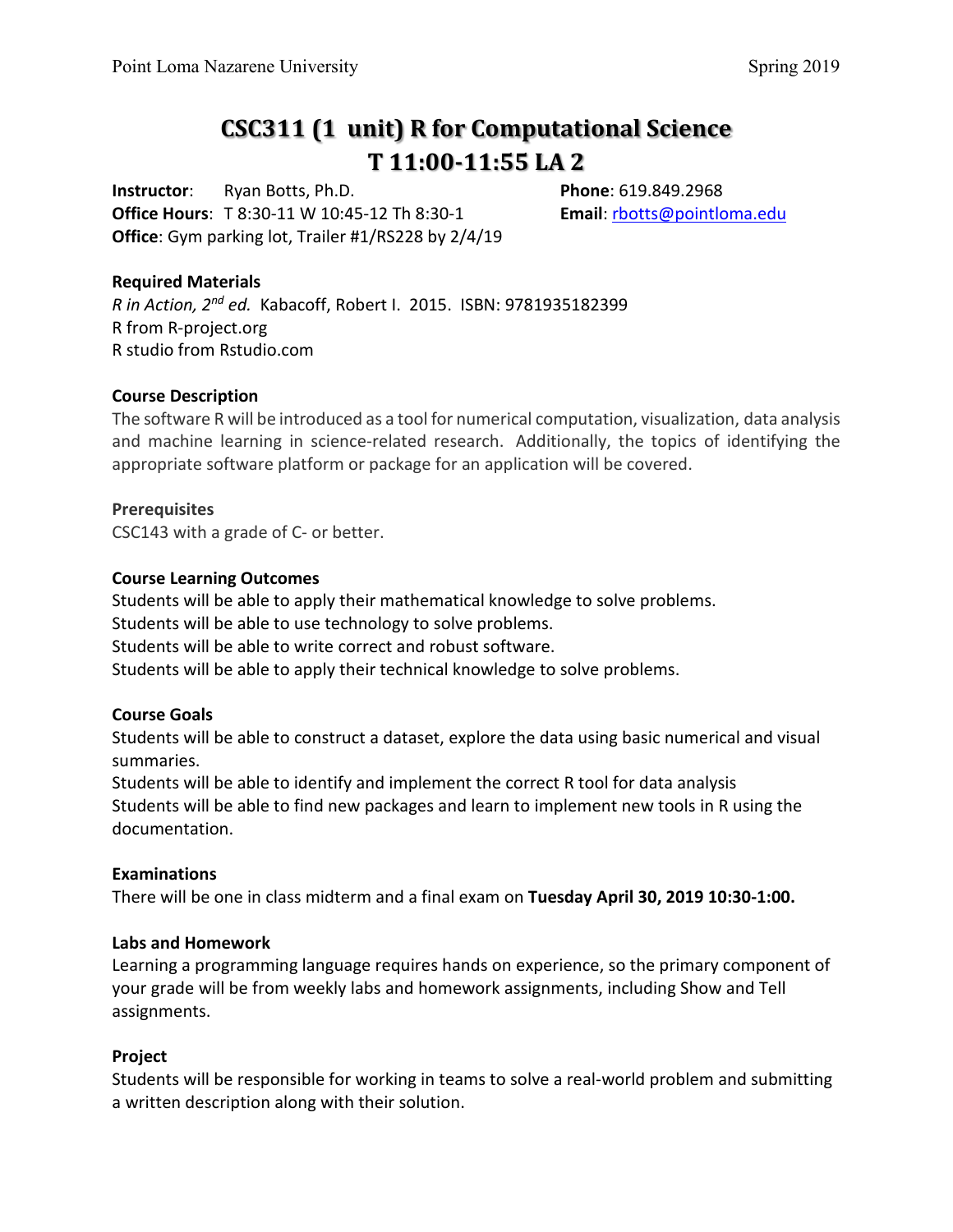# **Grading Policies Grades will be weighted in the following manner:** Final Project(30%), Labs and Homework (50%), Midterm (20%)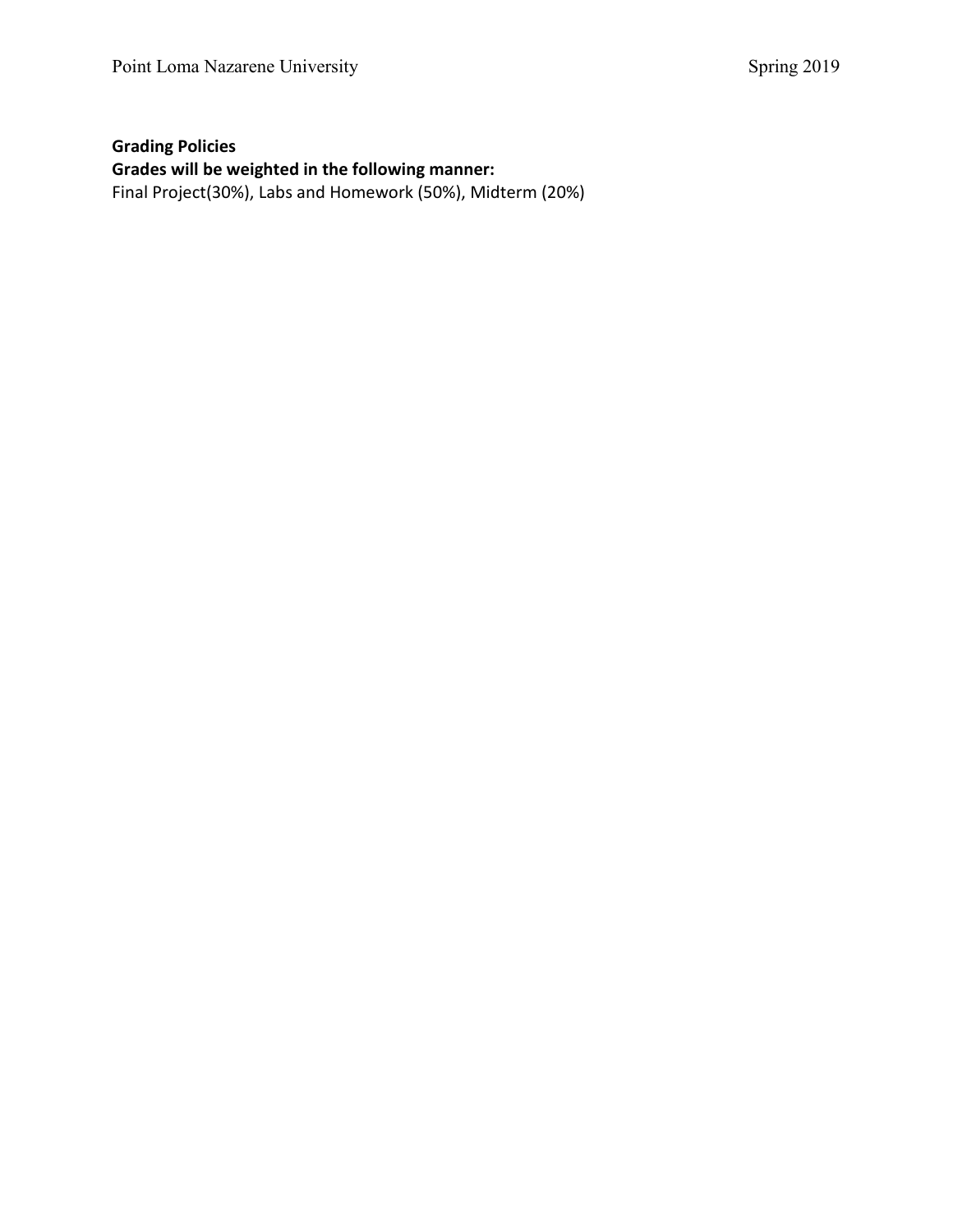| <b>Grading Scale in percentages</b> | A | В |                                                                                |  |
|-------------------------------------|---|---|--------------------------------------------------------------------------------|--|
|                                     |   |   | $(87.5, 90)$ $(77.5, 80)$ $(67.5, 70)$                                         |  |
|                                     |   |   | $\big  [92.5,100] \big  [82.5,87.5] \big  [72.5,77.5] \big  [62.5,67.5] \big $ |  |
|                                     |   |   | $[90, 92.5]$ $[80, 82.5]$ $[70, 72.5]$ $[60, 62.5]$                            |  |

Approximate minimal percentages required to obtain a given grade are:

- **Late work**. A written assignment or computer assignment is late if it is not received at the beginning of class on the due date. Late work will not be accepted. Make-up tests will be given only by arrangement with the instructor for reasons of documented emergency.
- **Format for Projects**. Assignments collected must be prepared in a style suitable for grading. The projects will be graded on clarity and writing quality.
	- $\circ$  the organization must be easy to follow
	- o the work must be typed
	- $\circ$  complete solutions must be written for problems (not just answers); solutions must be clearly marked
	- o use complete sentences to answer questions

# **University Mission:**

Point Loma Nazarene University exists to provide higher education in a vital Christian community where minds are engaged and challenged, character is modeled and formed, and service becomes an expression of faith. Being of Wesleyan heritage, we aspire to be a learning community where grace is foundational, truth is pursued, and holiness is a way of life.

# **Department Mission:**

The Mathematical, Information, and Computer Sciences department at Point Loma Nazarene University is committed to maintaining a curriculum that provides its students with the tools to be productive, the passion to continue learning, and Christian perspectives to provide a basis for making sound value judgments.

# **Attendance:**

Attendance is expected at each class session. In the event of an absence you are responsible for the material covered in class and the assignments given that day.

Regular and punctual attendance at all classes is considered essential to optimum academic achievement. If the student is absent from more than 10 percent of class meetings, the faculty member can file a written report which may result in de-enrollment. If the absences exceed 20 percent, the student may be de-enrolled without notice until the university drop date or, after that date, receive the appropriate grade for their work and participation. See [Attendance Policy](https://catalog.pointloma.edu/content.php?catoid=28&navoid=1761#Class_Attendance) in the in the Undergraduate Academic Catalog.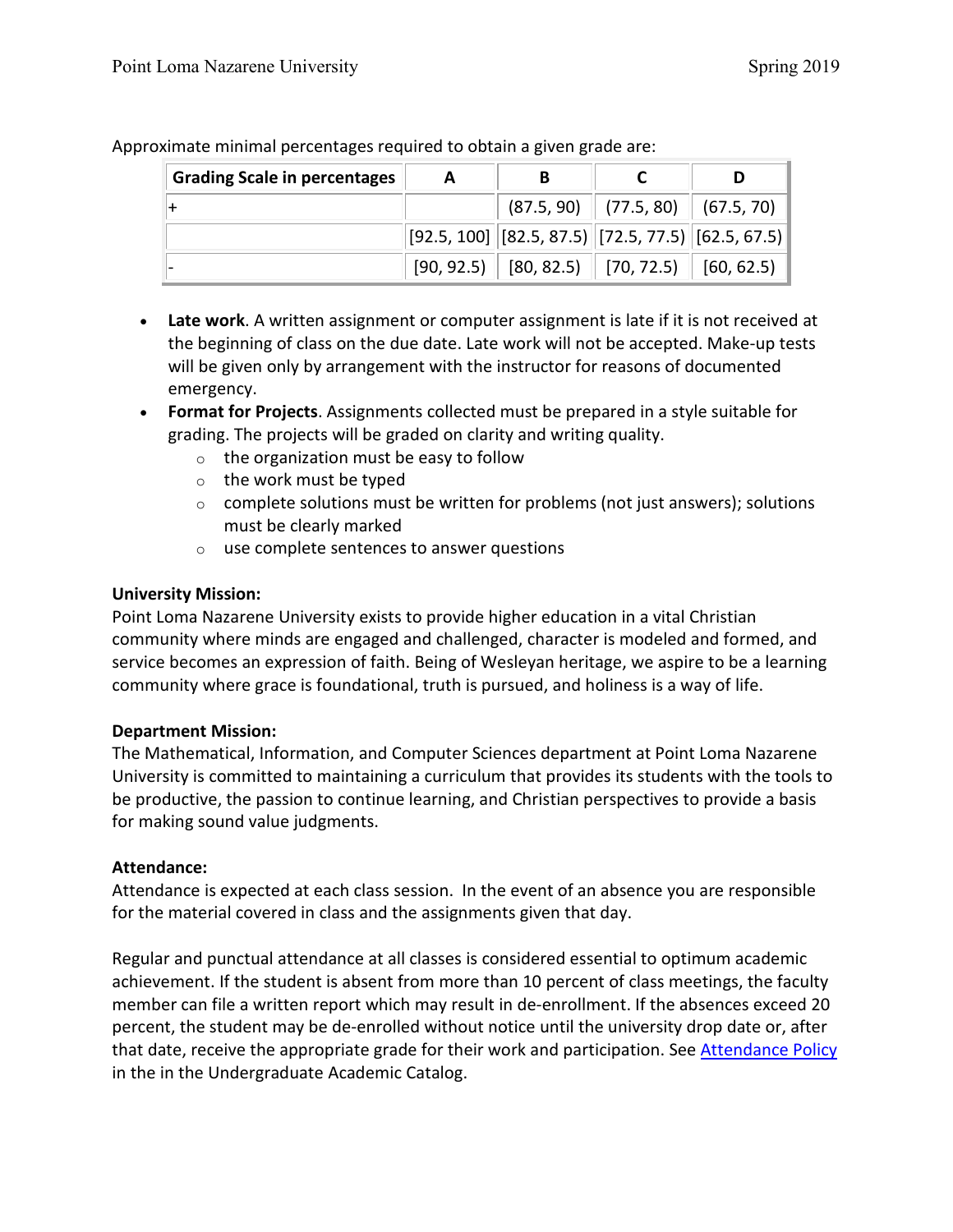## **Class Enrollment:**

It is the student's responsibility to maintain his/her class schedule. Should the need arise to drop this course (personal emergencies, poor performance, etc.), the student has the responsibility to follow through (provided the drop date meets the stated calendar deadline established by the university), not the instructor. Simply ceasing to attend this course or failing to follow through to arrange for a change of registration (drop/add) may easily result in a grade of F on the official transcript.

# **Academic Accommodations:**

While all students are expected to meet the minimum standards for completion of this course as established by the instructor, students with disabilities may require academic adjustments, modifications or auxiliary aids/services. At Point Loma Nazarene University (PLNU), these students are requested to register with the Disability Resource Center (DRC), located in the Bond Academic Center. [\(DRC@pointloma.edu](mailto:DRC@pointloma.edu) or 619-849-2486). The DRC's policies and procedures for assisting such students in the development of an appropriate academic adjustment plan (AP) allows PLNU to comply with Section 504 of the Rehabilitation Act and the Americans with Disabilities Act. Section 504 (a) prohibits discrimination against students with special needs and guarantees all qualified students equal access to and benefits of PLNU programs and activities. After the student files the required documentation, the DRC, in conjunction with the student, will develop an AP to meet that student's specific learning needs. The DRC will thereafter email the student's AP to all faculty who teach courses in which the student is enrolled each semester. The AP must be implemented in all such courses.

If students do not wish to avail themselves of some or all of the elements of their AP in a particular course, it is the responsibility of those students to notify their professor in that course. PLNU highly recommends that DRC students speak with their professors during the first two weeks of each semester about the applicability of their AP in that particular course and/or if they do not desire to take advantage of some or all of the elements of their AP in that course.

# **Academic Honesty:**

Students should demonstrate academic honesty by doing original work and by giving appropriate credit to the ideas of others. Academic dishonesty is the act of presenting information, ideas, and/or concepts as one's own when in reality they are the results of another person's creativity and effort. A faculty member who believes a situation involving academic dishonesty has been detected may assign a failing grade for that assignment or examination, or, depending on the seriousness of the offense, for the course. Faculty should follow and students may appeal using the procedure in the university Catalog. Se[e the catalog](https://catalog.pointloma.edu/content.php?catoid=28&navoid=1761#Academic_Honesty) for definitions of kinds of academic dishonesty and for further policy information.

# **Final Exam: Tuesday April 30, 2019 10:30-1:00**

The final exam date and time is set by the university at the beginning of the semester and may not be changed by the instructor. This schedule can be found on the university website and in the course calendar. No requests for early examinations will be approved. Only in the case that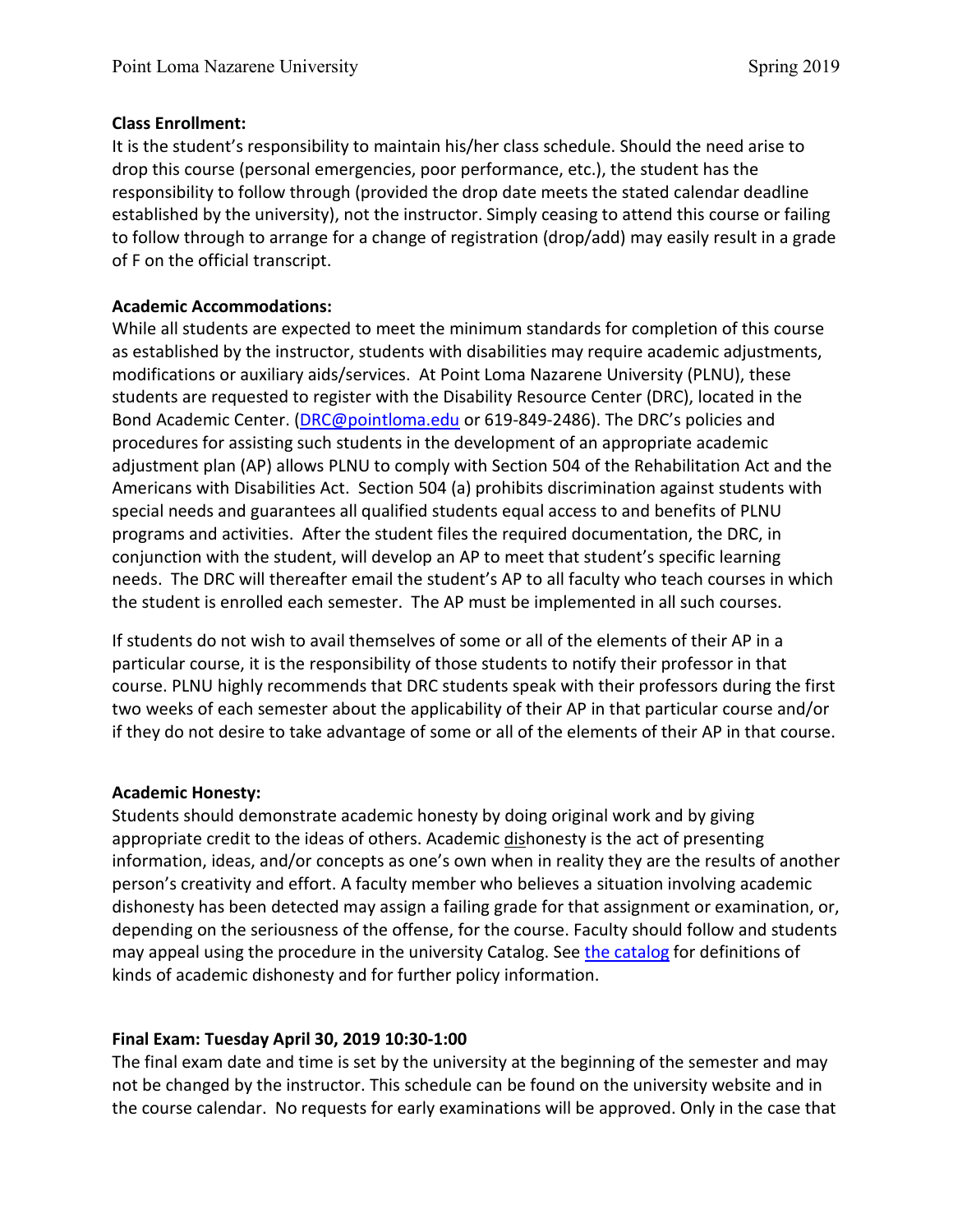a student is required to take three exams during the same day of finals week, is an instructor authorized to consider changing the exam date and time for that particular student.

## **Copyright Protected Materials:**

Point Loma Nazarene University, as a non-profit educational institution, is entitled by law to use materials protected by the US Copyright Act for classroom education. Any use of those materials outside the class may violate the law.

### **Credit Hour:**

In the interest of providing sufficient time to accomplish the stated course learning outcomes, this class meets the PLNU credit hour policy for a 1 unit class delivered over 15 weeks. Specific details about how the class meets the credit hour requirements can be provided upon request.